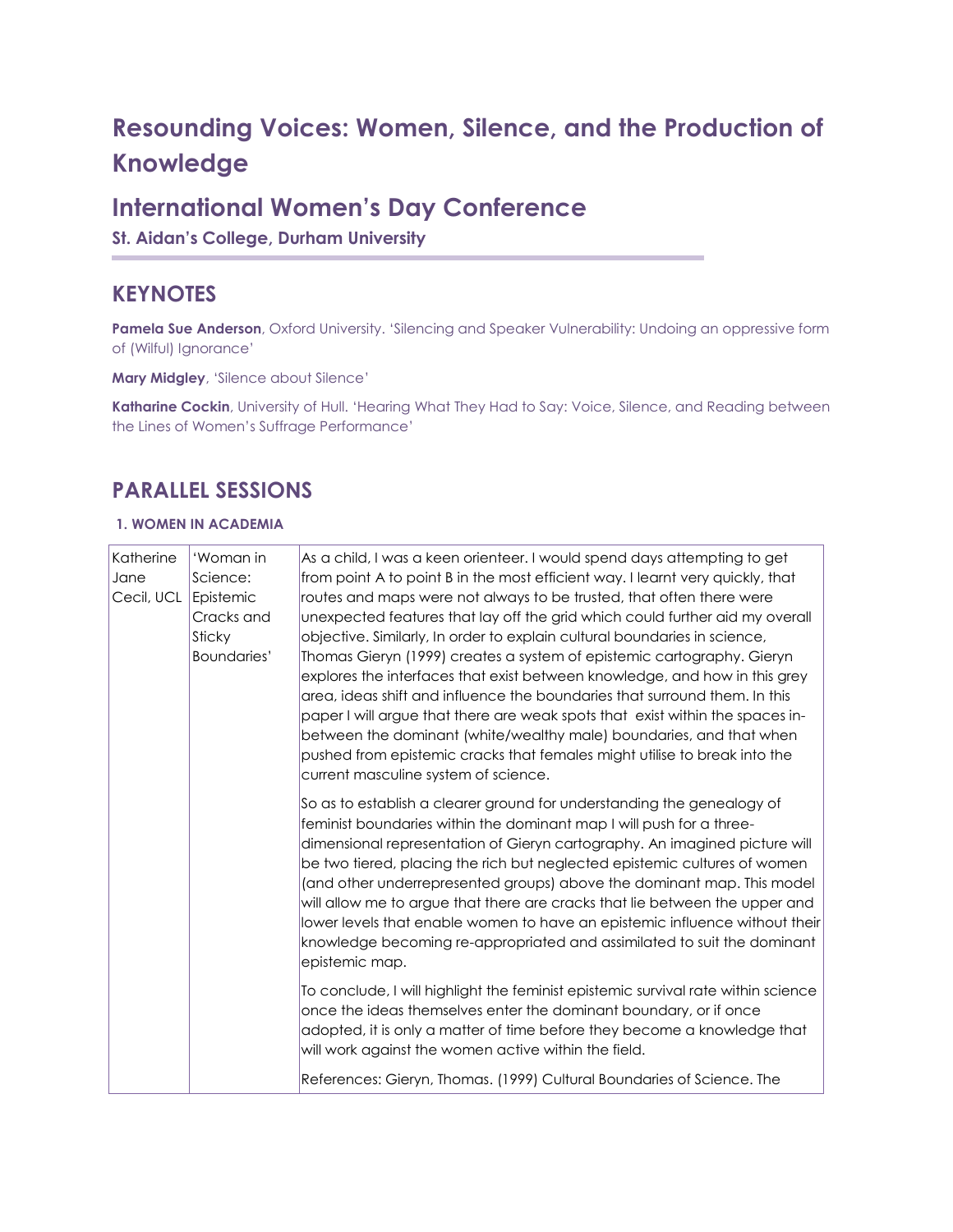|                                              |                                                                                  | University of Chicago Press.                                                                                                                                                                                                                                                                                                                                                                                                                                                                                                                                                                                                                                                                                                                                                                                                                                                                                                                                                                                                                                                                                                                                                                                                                       |
|----------------------------------------------|----------------------------------------------------------------------------------|----------------------------------------------------------------------------------------------------------------------------------------------------------------------------------------------------------------------------------------------------------------------------------------------------------------------------------------------------------------------------------------------------------------------------------------------------------------------------------------------------------------------------------------------------------------------------------------------------------------------------------------------------------------------------------------------------------------------------------------------------------------------------------------------------------------------------------------------------------------------------------------------------------------------------------------------------------------------------------------------------------------------------------------------------------------------------------------------------------------------------------------------------------------------------------------------------------------------------------------------------|
| Benjamin<br>Lipscomb,<br>Houghton<br>College | of 1919'                                                                         | 'The Daughters  I am at work on a group biography of Elizabeth Anscombe, Philippa Foot,<br>Mary Midgley, and Iris Murdoch, the first "school" of women among British<br>philosophers. They were friends from their university years at Oxford during<br>World War II and converged early around a distinctive and initially<br>unpopular set of ideas, an ethical naturalism which they worked at<br>developing off and on for the rest of their careers. All born in 1919 or 1920,<br>my subjects were children of the World War I generation, and members of<br>the first generation of British women to grow up under a presumption of legal<br>and educational equality. In the chapter from which this talk is drawn, I aim<br>to establish some context for the rest of the narrative, setting observations<br>about the families and childhoods of the four alongside observations about<br>the interwar period, characterized by Richard Overy as a "morbid age":<br>shadowed on either side by war. As time permits, I will say something as well<br>about the logical positivism that was in ascendency among British<br>philosophers during the 1930s-a philosophy grounded on a fact-value<br>dichotomy-and its relation to its times. |
| Teresa<br><b>Barnard</b>                     | "A Disorderly<br>Education':<br>Volcanology<br>and the<br>Female<br>Imagination' | During the long eighteenth century, the gendered makeup of scientific<br>debate effectively silenced intellectually curious women. They were<br>consigned to separate areas of scholarship, or, at best received what Mary<br>Wollstonecraft called a 'disorderly education'. Although the idea that travel<br>was supposed to develop the understanding and broaden the mind, many<br>questioned whether women should or could do either. While women's<br>capacity to reason remained a contentious issue throughout this period, it is<br>possible to identify the strategic ways in which they employed their<br>knowledge to break though society's imposed silencing and participate in<br>the intellectual world.                                                                                                                                                                                                                                                                                                                                                                                                                                                                                                                           |
|                                              |                                                                                  | Women could, if allowed, join the rapidly expanding print culture and it is<br>possible to identify those who fought against the constrictions of silence<br>imposed on them. To the intellectually ambitious, writing could be used as a<br>vehicle for disseminating their acquired knowledge in ways that were<br>accessible to other women. Various expressions of female intellect emerge<br>from such women's writings that ultimately contribute to the advancement<br>of scientific thought and progress.                                                                                                                                                                                                                                                                                                                                                                                                                                                                                                                                                                                                                                                                                                                                  |
|                                              |                                                                                  | The Age of Enlightenment witnessed dramatic scientific advancement. Take,<br>for example, the study of volcanology. Men who were privileged in<br>education and status could travel to Sicily to witness Vesuvius's spectacular<br>eruptions. But what of the women who wanted to understand the volcano<br>but who lacked a scientific education or the ability to travel? For poets,<br>Eleanor Anne Porden and Anna Seward, self-education and literary<br>imagination led the way towards their own accessible representations. This<br>poetic imagination that complements scientific deliberations of male<br>travellers and scientists forms the subject of my paper. It explores the<br>fascination with scientific and literary images of the volcano which ultimately<br>gave these poets a voice, despite their limited 'disorderly education'.                                                                                                                                                                                                                                                                                                                                                                                         |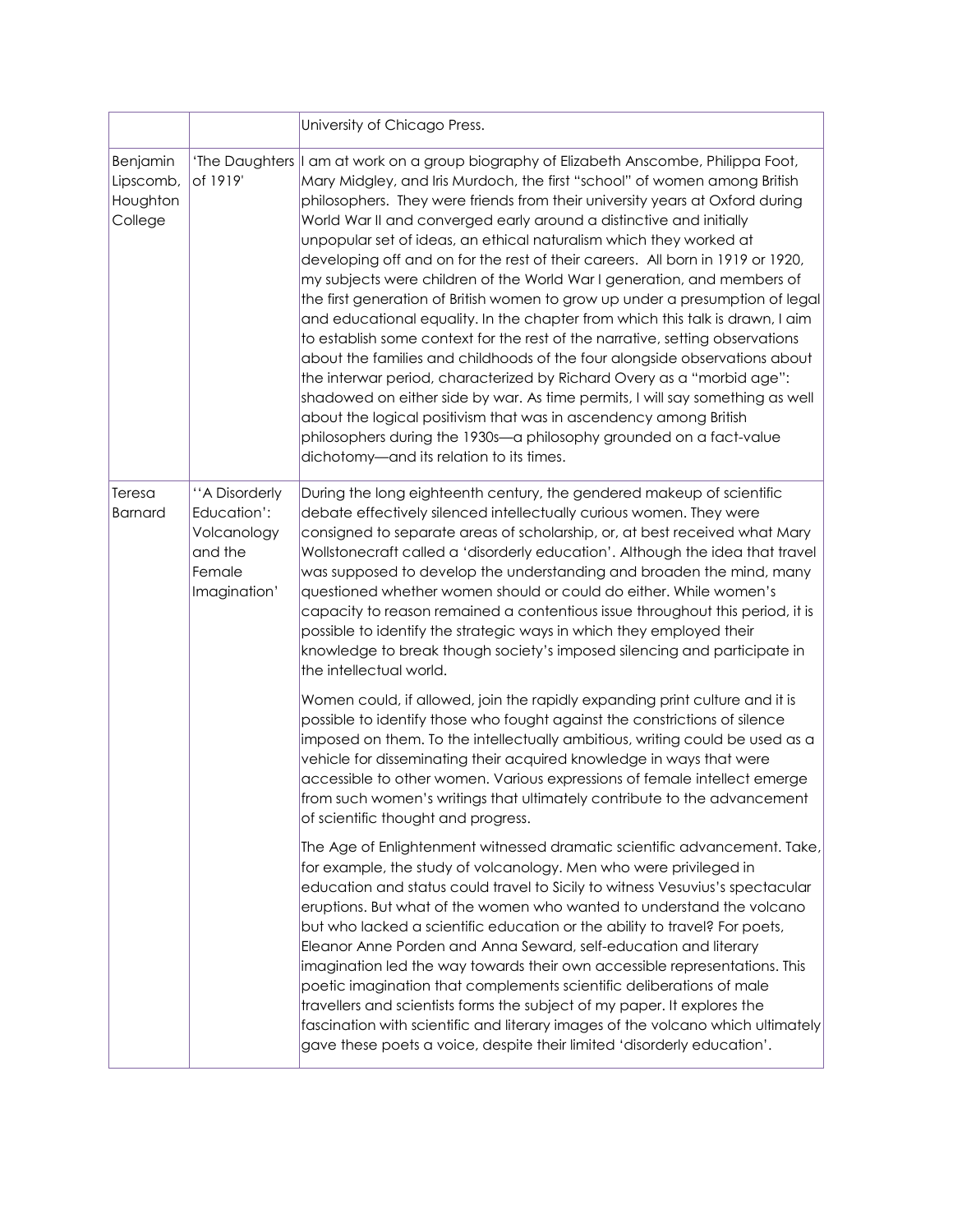#### **2. SILENCING SPEECH**

| Burcu<br>Erciyes                                                     | 'Does Feminist<br>Self-Critique<br>Contribute to<br>Silencing<br>Women?'        | In an October 2013 Guardian article titled 'How feminism became<br>capitalism's handmaiden - and how to reclaim it' Nancy Fraser argues as a<br>self-critique of feminism that it, once highly critical of capitalist exploitation,<br>has now fallen prey to neoliberal ideology by aiding the recruitment of a<br>new (and cheaper) labor force in the service of a market society. Fraser<br>had previously published her critiques on this matter earlier in a 2009 New<br>Left Review piece titled 'Feminism, Capitalism and the Cunning of History',<br>and in an interview that appeared in Europa (a journal for an alternative<br>Europe). Her analysis is important in thinking about the future of feminism.<br>Yet her critique of feminism is itself not free of criticism. In an article titled<br>'Contra Fraser on Feminism and Neoliberalism' (Hypatia, 2013) Nannette<br>Funk challenges Fraser on two grounds: i) her inaccurate historical account<br>of second-wave feminism and ii) her over-generalizations of feminism(s) and<br>tendency to ignore countertrends. In this paper I do not seek to contest<br>Fraser's ideas. Rather I would explore to what extent, if any, does such self-<br>criticism of feminism and the medium they are published in contribute to<br>silencing of women's voices and arguments. I will examine three questions.<br>First, does a self-critique of feminism formulated as such lead to<br>abandonment of feminism by other leftist movements, activists, and<br>academics, leave feminism without important allies and various platforms of<br>being heard? Second, does such a self-critique fracture the potentially<br>fragile union of feminist movements (assuming that there is one), and<br>possibly silence certain groups of women within the movement? And third,<br>given these possible threats should we (as feminists) censor and suppress<br>(silence) such self-critiques? |
|----------------------------------------------------------------------|---------------------------------------------------------------------------------|---------------------------------------------------------------------------------------------------------------------------------------------------------------------------------------------------------------------------------------------------------------------------------------------------------------------------------------------------------------------------------------------------------------------------------------------------------------------------------------------------------------------------------------------------------------------------------------------------------------------------------------------------------------------------------------------------------------------------------------------------------------------------------------------------------------------------------------------------------------------------------------------------------------------------------------------------------------------------------------------------------------------------------------------------------------------------------------------------------------------------------------------------------------------------------------------------------------------------------------------------------------------------------------------------------------------------------------------------------------------------------------------------------------------------------------------------------------------------------------------------------------------------------------------------------------------------------------------------------------------------------------------------------------------------------------------------------------------------------------------------------------------------------------------------------------------------------------------------------------------------------------------------------------------------------------------------------|
| Jennifer<br>Hornsby,<br><b>BBK</b>                                   | 'Illocutionary<br>Disablement'                                                  | I shall speak to some feminist achievements of the last twenty years, relating<br>them to academic feminist work in philosophy of language and<br>epistemology. (I don't say the academic work has caused change, only<br>that it may have correctly diagnosed things that needed to change.) And I<br>shall explain why I think the idea of illocutionary disablement continues to<br>be of special importance in debates about freedom of speech.                                                                                                                                                                                                                                                                                                                                                                                                                                                                                                                                                                                                                                                                                                                                                                                                                                                                                                                                                                                                                                                                                                                                                                                                                                                                                                                                                                                                                                                                                                     |
| Laura<br>Caponett<br>oVita-<br>Salute San<br>Raffaele<br>University, | 'Silencing<br>Speech with<br>Pornography:<br>The Case of<br>the<br>Unsuccessful | By drawing on Austin's speech act theory, Hornsby and Langton (H&L)<br>(Hornsby 1993, Langton 1993, H&L 1998) have argued that pornography<br>silences women by preventing them from refusing sexual overtures – i.e., it<br>interferes with men's ability to grasp the illocutionary force of women's<br>refusals, thereby causing them to misfire. Besides H&L's proposal, other<br>accounts of silencing have recently been provided.                                                                                                                                                                                                                                                                                                                                                                                                                                                                                                                                                                                                                                                                                                                                                                                                                                                                                                                                                                                                                                                                                                                                                                                                                                                                                                                                                                                                                                                                                                                |
| Milan                                                                | Refusal'                                                                        | As a result, the notion of 'silencing' has become richer but also much more<br>elusive. My aim is to offer a handy map of the ways in which women's<br>speech can be silenced. Unlike others who have dealt with illocutionary<br>silencing, I shall adopt the Searlian framework, which seems to permit a<br>more precise and coherent understanding of the different facets of the<br>phenomenon at issue. According to Searle, each illocutionary force can be<br>identified by a set of conditions for success. The different types of silencing, I<br>claim, originate from the hearer's failed recognition of a certain constituent<br>of the force of the speaker's act. In recent literature, we find at least three<br>forms of silencing. The first (essential silencing) involves the audience's                                                                                                                                                                                                                                                                                                                                                                                                                                                                                                                                                                                                                                                                                                                                                                                                                                                                                                                                                                                                                                                                                                                                             |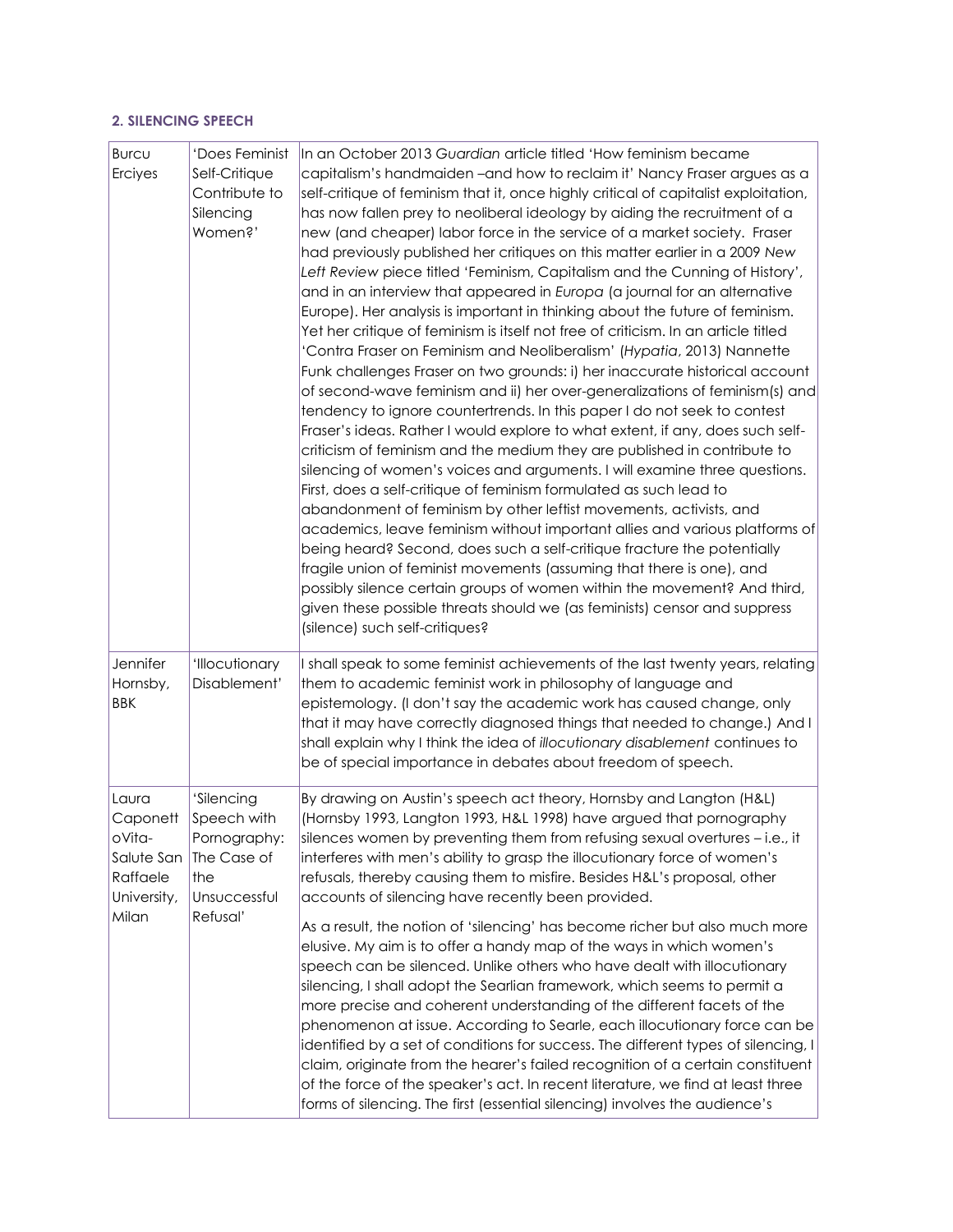| failure to recognize that the 'essential condition' - that is, the illocutionary<br>point of the force - obtains. It corresponds to H&L silencing. The second<br>(authority silencing) occurs when the hearer fails to ratify the obtaining of a<br>crucial 'preparatory condition' for refusals - namely, the (practical)<br>authority of the speaker over her own body. Similar sorts of silencing have<br>been discussed by McGowan (2009) and Sbisà                                                                                                                                                                                                                                           |
|---------------------------------------------------------------------------------------------------------------------------------------------------------------------------------------------------------------------------------------------------------------------------------------------------------------------------------------------------------------------------------------------------------------------------------------------------------------------------------------------------------------------------------------------------------------------------------------------------------------------------------------------------------------------------------------------------|
| (2009). Note that the failure to ratify women's epistemic authority - i.e., that<br>their utterances meet the standards for counting as expert speech acts -<br>may account for the marginalization of women's voices in the history of<br>science. Finally, the third (sincerity silencing) involves the missed recognition<br>of the 'sincerity condition' (the speaker's act is mistakenly taken as<br>insincere). This type of silencing has been suggested by Langton (1998) and<br>developed by McGowan (2014). In addition to these varieties, I will discuss<br>a form of silencing produced by the failure to acknowledge the speaker's<br>utterance as serious (seriousness silencing). |
| References                                                                                                                                                                                                                                                                                                                                                                                                                                                                                                                                                                                                                                                                                        |
| Austin, J.L. (1962), How to Do Things With Words, London: Oxford University<br>Press;                                                                                                                                                                                                                                                                                                                                                                                                                                                                                                                                                                                                             |
| Hornsby, J. (1993), 'Speech Acts and Pornography', Women's Philosophy<br>Review, 10, 38-45;                                                                                                                                                                                                                                                                                                                                                                                                                                                                                                                                                                                                       |
| Hornsby, J., Langton, R. (1998), 'Free Speech and Illocution', Legal Theory, 4,<br>$21 - 37;$                                                                                                                                                                                                                                                                                                                                                                                                                                                                                                                                                                                                     |
| Langton, R. (1993), 'Speech Acts and Unspeakable Acts', Philosophy &<br>Public Affairs, 22(4), 292-330;                                                                                                                                                                                                                                                                                                                                                                                                                                                                                                                                                                                           |
| Langton, R. (1998), 'Subordination, Silence, and Pornography"s Authority',<br>R.C. Post (ed.), Censorship and Silencing.                                                                                                                                                                                                                                                                                                                                                                                                                                                                                                                                                                          |
| Practices of Cultural Regulation, Los Angeles: Getty Research Institute, 261-<br>283;                                                                                                                                                                                                                                                                                                                                                                                                                                                                                                                                                                                                             |
| McGowan, M.K. (2009), 'On Silencing and Sexual Refusal', The Journal of<br>Political Philosophy, 17(4), 487-494;                                                                                                                                                                                                                                                                                                                                                                                                                                                                                                                                                                                  |
| McGowan, M.K. (2014), 'Sincerity Silencing', Hypatia, 29(2), 458-473;                                                                                                                                                                                                                                                                                                                                                                                                                                                                                                                                                                                                                             |
| Sbisà, M. (2009), 'Illocution and Silencing', B. Fraser, K. Turner (eds.),<br>Language in Life, and a Life in Language:                                                                                                                                                                                                                                                                                                                                                                                                                                                                                                                                                                           |
| Jacob Mey - A Festschrift, Bradford: Emerald, 351-357;                                                                                                                                                                                                                                                                                                                                                                                                                                                                                                                                                                                                                                            |
| Searle, J.R. (1969), Speech Acts. An Essay in the Philosophy of Language,<br>Cambridge: Cambridge University Press;                                                                                                                                                                                                                                                                                                                                                                                                                                                                                                                                                                               |
| Searle, J.R., Vanderveken, D. (1985), Foundations of Illocutionary Logic,<br>Cambridge: Cambridge University Press.                                                                                                                                                                                                                                                                                                                                                                                                                                                                                                                                                                               |
|                                                                                                                                                                                                                                                                                                                                                                                                                                                                                                                                                                                                                                                                                                   |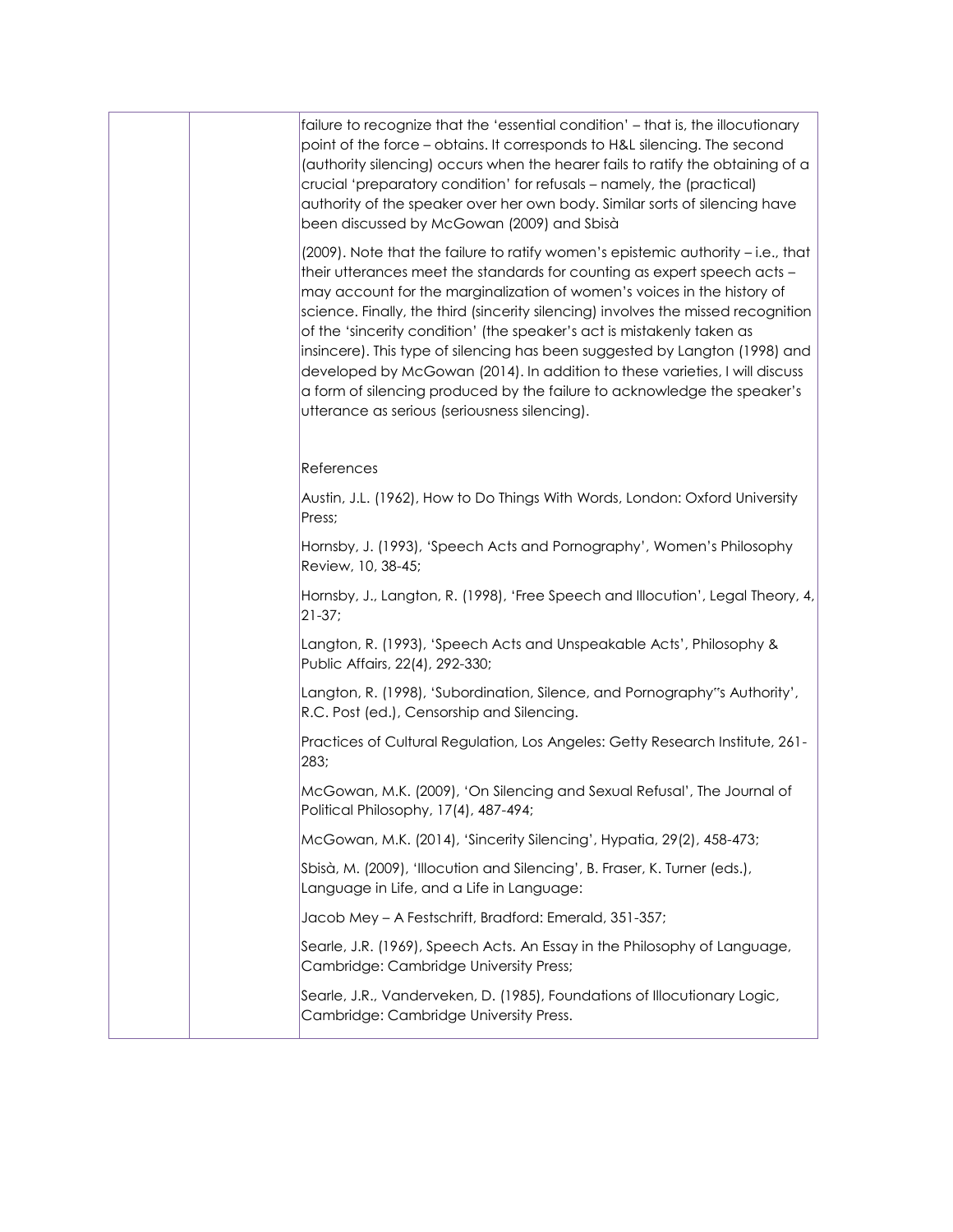#### **3. IDENTITY AND DISAVOWAL**

| Klaudia<br>Rachubins<br>ka,<br>University<br>of Warsaw | 'A Girl in the<br>Men's Room:<br>The Double<br>Allegiances of<br>Patti Smith's<br>Troublesome<br>Feminism' | Throughout the years, it was men - the 'geniuses and heroes' of rock'n'roll<br>music - who have occupied a privileged position in the negotiations of the<br>meanings assigned to gender in popular music. Authoring a biased canon<br>of musical narrations they strengthened - sometimes even through<br>otherwise progressive lyrics - biased and conservative ideas of maleness<br>and femininity. Not until the 1970s could the surge of distinct, autonomous<br>women artists initiate the painstaking and laborious process of restoring the<br>narrations of women's subjectivity and agency to the music scene and<br>finally open some space of authentic inclusive debate about the gender<br>roles and identities dominating the discourses of western popular music.                                                                                                                                                                                                                                                                       |
|--------------------------------------------------------|------------------------------------------------------------------------------------------------------------|---------------------------------------------------------------------------------------------------------------------------------------------------------------------------------------------------------------------------------------------------------------------------------------------------------------------------------------------------------------------------------------------------------------------------------------------------------------------------------------------------------------------------------------------------------------------------------------------------------------------------------------------------------------------------------------------------------------------------------------------------------------------------------------------------------------------------------------------------------------------------------------------------------------------------------------------------------------------------------------------------------------------------------------------------------|
|                                                        |                                                                                                            | The persistence of the harmful clichés that limit women's creative presence<br>in the music scene can be best attested by the difficulties met by the first<br>female artists who decided to enter the highly masculine field of rock music.<br>The lack of positive women role models in both rock music and the<br>community often forced those pioneer women artists to push their way into<br>the music scene through the back door, often through someone's bed.<br>Even one of the greatest woman-legends of punk rock, Patti Smith, had at<br>first imagined herself not so much as an artist but as a muse, or otherwise -<br>as a masculine figure: 'Ever since I felt the need to choose, I' d chose male'<br>- she recalls.                                                                                                                                                                                                                                                                                                                  |
|                                                        |                                                                                                            | In the presentation I wish to examine this choice of maleness - reflected<br>through Patti Smith's idols and inspirations, her visual image and aesthetic<br>choices, as well as her politics - through a feminist lens, focusing especially<br>on the consequences of taking this somewhat ambivalent figure as a<br>feminist role model and the question of how her legacy might have<br>influenced the paths chosen by future women artists.                                                                                                                                                                                                                                                                                                                                                                                                                                                                                                                                                                                                         |
| Emma<br>Major,<br>University<br>of York                | 'Anna Laetitia<br>Barbauld'                                                                                | In the 1790s, in the wake of the French Revolution, there was a intriguing but<br>little-discussed rise in women of various denominations writing and<br>publishing sermons, usually anonymously. In this paper I'll focus on those by<br>the Dissenting writer Anna Laetitia Barbauld (née Aikin). Born into an<br>educated Presbyterian family, she wrote across many genres and achieved<br>early fame with her 1773 Poems. Barbauld's a fascinating writer for this<br>panel as her anonymity was adopted at a time when she was a famous<br>poet: the young Samuel Taylor Coleridge walked 40 miles to meet her. (She<br>is also a candidate for the Covert Contributions panel, since the Aikin family<br>were described in 1822 by the influential magazine The Monthly Repository<br>as having 'done more than any other family in England for the promotion of<br>knowledge and the gratification of literary taste', and she co-wrote and<br>published with her brother as well as editing the letters of the novelist<br>Samuel Richardson.) |
|                                                        |                                                                                                            | Barbauld published under her own maiden and married names, but also<br>anonymously, according to the genre and historical moment. In this paper<br>I'll discuss her anonymous Civic Sermons (1792) and Sins of Government, Sins<br>of the Nation (1793), in which she uses the sermon form innovatively and<br>effectively to encourage her 'Brethren' to read themselves into narratives of<br>nation and government. The print form allowed her to preach anonymously                                                                                                                                                                                                                                                                                                                                                                                                                                                                                                                                                                                 |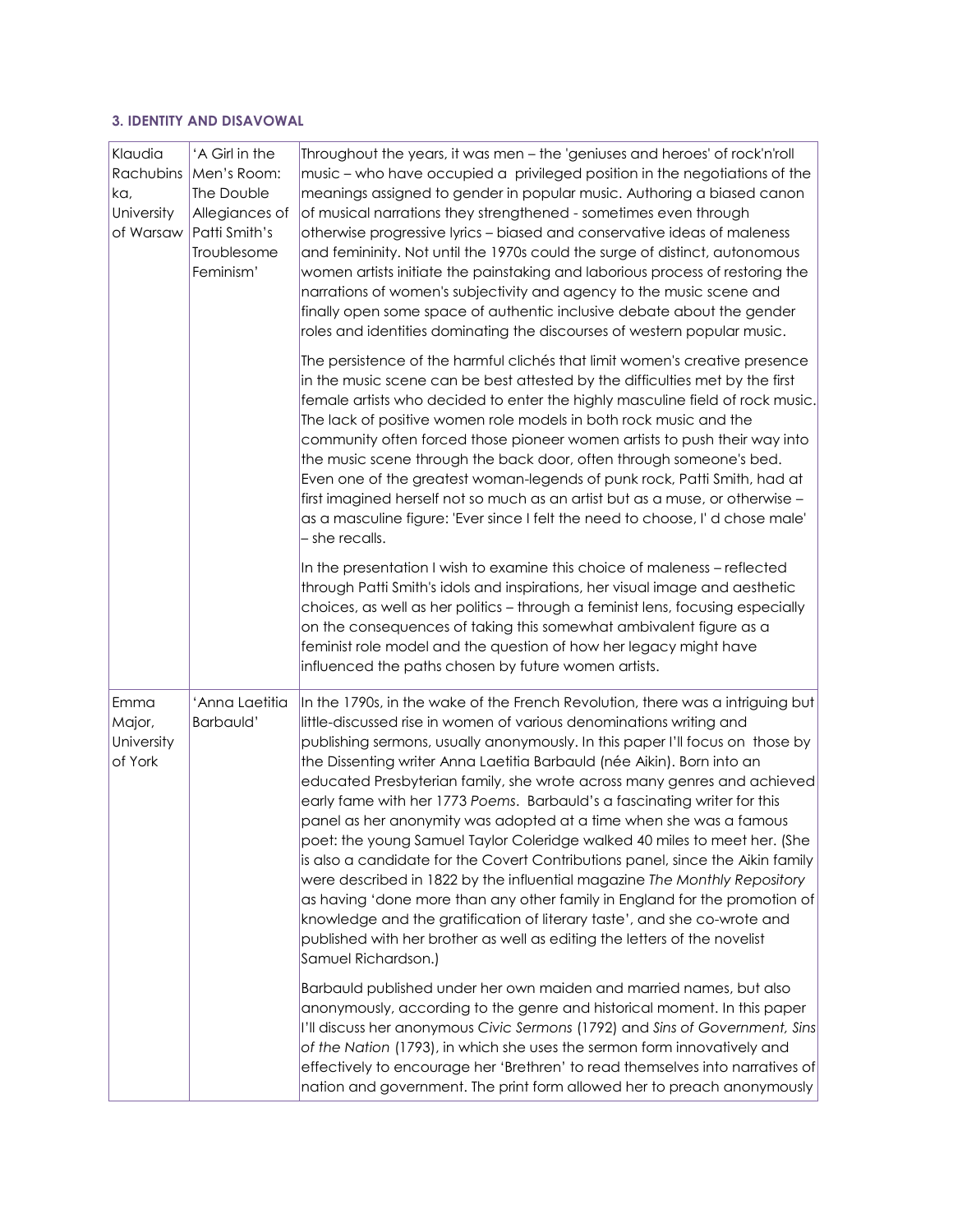|            |                          | where she could not, as a woman, take the pulpit in her own church.<br>Barbauld's choice of anonymity for her political intervention was strategic,<br>and her wariness validated: the criticism she received for daring publicly to<br>comment on political events under her own name in her magnificent<br>prophetic poem Eighteen Hundred and Eleven was so vicious she stopped<br>publishing poetry and retreated into editing. |
|------------|--------------------------|-------------------------------------------------------------------------------------------------------------------------------------------------------------------------------------------------------------------------------------------------------------------------------------------------------------------------------------------------------------------------------------------------------------------------------------|
| Aude Petit |                          | "But in Art and Published in October 1854 in the Westminster Review and entitled 'Woman'                                                                                                                                                                                                                                                                                                                                            |
| Marquis,   | Literature, []           | in France, Madame de Sablé', Marian Evans's review of Victor Cousin's                                                                                                                                                                                                                                                                                                                                                               |
| University | Woman has                | book Madame de Sablé : Etude sur les Femmes Illustres et la Société du                                                                                                                                                                                                                                                                                                                                                              |
| of Nantes  | Something                | XVII <sup>e</sup> Siècle becomes a pretext to address a broader question: that of the                                                                                                                                                                                                                                                                                                                                               |
|            | Specific to              | place and contribution of female writers in the male-dominated art of                                                                                                                                                                                                                                                                                                                                                               |
|            | Contribute':             | literature. Though in this article she is hard on her own sex as she opines that                                                                                                                                                                                                                                                                                                                                                    |
|            | Towards a                | 'with a few remarkable exceptions, our own feminine literature is made of                                                                                                                                                                                                                                                                                                                                                           |
|            | Definition of            | books which could have been better written by men', her real concern is                                                                                                                                                                                                                                                                                                                                                             |
|            | Feminine                 | first to redefine the literary canon according to a gender-based framework                                                                                                                                                                                                                                                                                                                                                          |
|            | Writing Style in         | which allows her to make a distinction between a masculine and a                                                                                                                                                                                                                                                                                                                                                                    |
|            | Marion Evans'            | feminine writing style, and second to assert that 'in art and literature, []                                                                                                                                                                                                                                                                                                                                                        |
|            | Women in                 | woman has something specific to contribute', and that this specificity lies in                                                                                                                                                                                                                                                                                                                                                      |
|            | France: Mme<br>de Sablé' | women's maternal attributes. In this paper, I propose to discuss how Marian<br>Evans both draws on the biomedical literature of her time and departs from                                                                                                                                                                                                                                                                           |
|            |                          | it to justify her point. I will consider to what extent her article aims at                                                                                                                                                                                                                                                                                                                                                         |
|            |                          | scientifically legitimating women's participation in literature. I will also argue                                                                                                                                                                                                                                                                                                                                                  |
|            |                          | that her seminal reflection on a feminine writing style will influence her future                                                                                                                                                                                                                                                                                                                                                   |
|            |                          | prose as a writer, more particularly in Adam Bede, her first novel, ironically                                                                                                                                                                                                                                                                                                                                                      |
|            |                          | published under a famous male pen name: George Eliot.                                                                                                                                                                                                                                                                                                                                                                               |
|            |                          |                                                                                                                                                                                                                                                                                                                                                                                                                                     |
|            |                          |                                                                                                                                                                                                                                                                                                                                                                                                                                     |
|            |                          |                                                                                                                                                                                                                                                                                                                                                                                                                                     |

#### **4. TEXTUAL SILENCING**

| L.H.<br><b>McGuire</b> | 'Written<br>Echoes:<br>Women in<br>Published<br>Letter<br>Collections in<br>the Roman<br>Republic' | Many studies focus on Roman women as mothers, wives and daughters.<br>This is logical as that is how they are portrayed in texts written by their<br>menfolk. Roman history was produced by elite men who made up an<br>lestimated 1% of the 4.9 million Roman citizens recorded in the census of 14<br>CE. In 2001, Suzanne Dixon urged researchers to look for women's voices,<br>however imperfectly transmitted (Reading Roman Women). Those<br>interested in writing women back into Roman history, have started to take<br>up that challenge.                                                                                                |
|------------------------|----------------------------------------------------------------------------------------------------|----------------------------------------------------------------------------------------------------------------------------------------------------------------------------------------------------------------------------------------------------------------------------------------------------------------------------------------------------------------------------------------------------------------------------------------------------------------------------------------------------------------------------------------------------------------------------------------------------------------------------------------------------|
|                        |                                                                                                    | Elite women were expected to convey news to husbands and sons in<br>government and military posts abroad. Letters from female senders have<br>been uncovered at sites like Vindolanda (England) and Oxyrhynchos<br>(Egypt). Yet it is impossible to know how much influence a scribe or male<br>family member exerted when copying down their words. Likewise there are<br>questions about how 'Roman' are these writings of people living so far from<br>the capital city. They certainly represent one voice from the Roman world.<br>We turn to Cicero for another.<br>Marcus Tullius Cicero (106-43 BCE) left behind 900+ letters that unknown |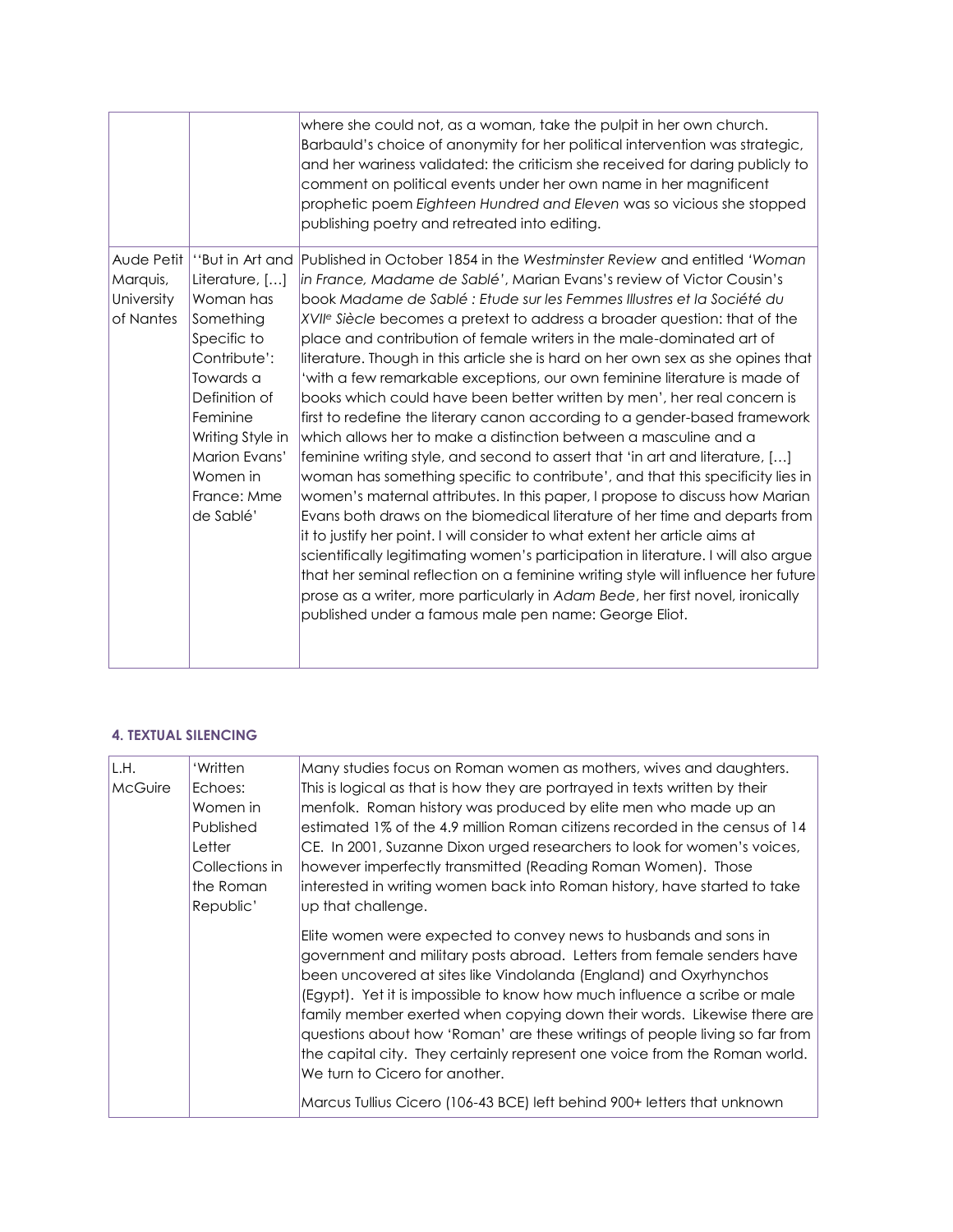|                                                   |                                                                                                                                               | person(s) gathered and edited for distribution sometime after his death.<br>The largest collection, the Letters to Atticus, contains 32 examples of female<br>speech, i.e. thoughts and comments of the women close to him that Cicero<br>captured and relayed to his friend. Why did Cicero's editor decide to keep<br>this speech in a work ostensibly commemorating the political life of a senior<br>statesman? What can Cicero reveal about how women used<br>correspondence as a vehicle for private and public self-expression, being<br>denied many other forms? Indeed it appears that the well-off, well-<br>educated women he quotes might not have considered themselves<br>among Moses Finley's silent women of Rome.                                                                                                                                                                                                                                                                                                                                                                                                                                                                                                                                                                                                                                                                                                                                                                                                                                                                                                                                                                                                                                                                                                                                                                                                                                             |
|---------------------------------------------------|-----------------------------------------------------------------------------------------------------------------------------------------------|--------------------------------------------------------------------------------------------------------------------------------------------------------------------------------------------------------------------------------------------------------------------------------------------------------------------------------------------------------------------------------------------------------------------------------------------------------------------------------------------------------------------------------------------------------------------------------------------------------------------------------------------------------------------------------------------------------------------------------------------------------------------------------------------------------------------------------------------------------------------------------------------------------------------------------------------------------------------------------------------------------------------------------------------------------------------------------------------------------------------------------------------------------------------------------------------------------------------------------------------------------------------------------------------------------------------------------------------------------------------------------------------------------------------------------------------------------------------------------------------------------------------------------------------------------------------------------------------------------------------------------------------------------------------------------------------------------------------------------------------------------------------------------------------------------------------------------------------------------------------------------------------------------------------------------------------------------------------------------|
|                                                   | Sue Matoff   "Relegated to<br>the Footnotes -<br>Rising to the<br>Headlines: The<br>literary career<br>of Marguerite,<br>Lady<br>Blessington" | My paper would challenge the assumption that women were silenced and<br>marginalised, citing the importance of literary women in the nineteenth<br>century and, in particular, the career of Marguerite, Countess of<br>Blessington, in the first half of that century.<br>Lady Blessington was shunned and stigmatised for her perceived<br>scandalous behaviour. Nevertheless, she ran successful and influential<br>salons, hosting statesmen, artists and writers. Her conversation was valued<br>and she was far from a silenced woman. She was the close friend and<br>confidante of Edward Bulwer Lytton and of Disraeli, both of whom valued<br>her opinion of their literary endeavours. Necessity drove her to write for her<br>living, and she produced travel books, a journal of her conversations with<br>Lord Byron, twenty novels ranging from silver-fork to dark psychological<br>drama, much poetry and also edited two significant gift annuals, Heath's<br>Book of Beauty and The Keepsake. These are not the productions of a<br>silenced woman. As a role model Lady Blessington influenced at the very<br>least, two of her nieces to literary aspirations.<br>It was after Lady Blessington's death that her voice was muffled rather than<br>silenced for eight decades. This was largely because annuals fell out of<br>fashion and other novelists rose to greater popularity in the second half of<br>the nineteenth century.<br>Now, Lady Blessington's works are being resuscitated and re-evaluated.<br>She is gaining a place in the so-called 'canon' of literature - a notion which,<br>as suggested in the CFP, is problematic. I contend that what a 'canon'<br>includes changes over time, and is flexible. For that reason I argue that<br>now is the time for the works of Lady Blessington to receive the critical<br>attention long overdue and for her name to rise from a footnote in early<br>Victorian literature to a headline. |
| P.M.<br>Higgins,<br>CUNY and<br>Royal<br>Holloway | 'Suppressing<br>the<br>Suppression of<br>Fanny Hensel:<br><b>Textual Ellipsis</b><br>and other<br>Signs of<br>Biographical<br>Censorship'     | A tell-tale sign of the longstanding gender politics in which the subject of<br>Fanny Hensel (1805-1847) and her quest for musical authorship have<br>become enmeshed are repeated attempts on the part of biographers to<br>shield and exonerate her brother, Felix Mendelssohn (1809-1847), from<br>unseemly accusations of thwarting his sister's ambitions, or, to put it more<br>bluntly, of 'suppressing' her. Certain Hensel scholars, they claim, have<br>sought to demonize Felix and to victimize Fanny, thus vicariously acting out<br>their own 'feminist indignation' and appropriating Hensel for present-day<br>political agendas. Felix-exonerators and -demonizers alike tend to share the<br>unexamined (and by now entrenched) critical assumption that Hensel, who                                                                                                                                                                                                                                                                                                                                                                                                                                                                                                                                                                                                                                                                                                                                                                                                                                                                                                                                                                                                                                                                                                                                                                                         |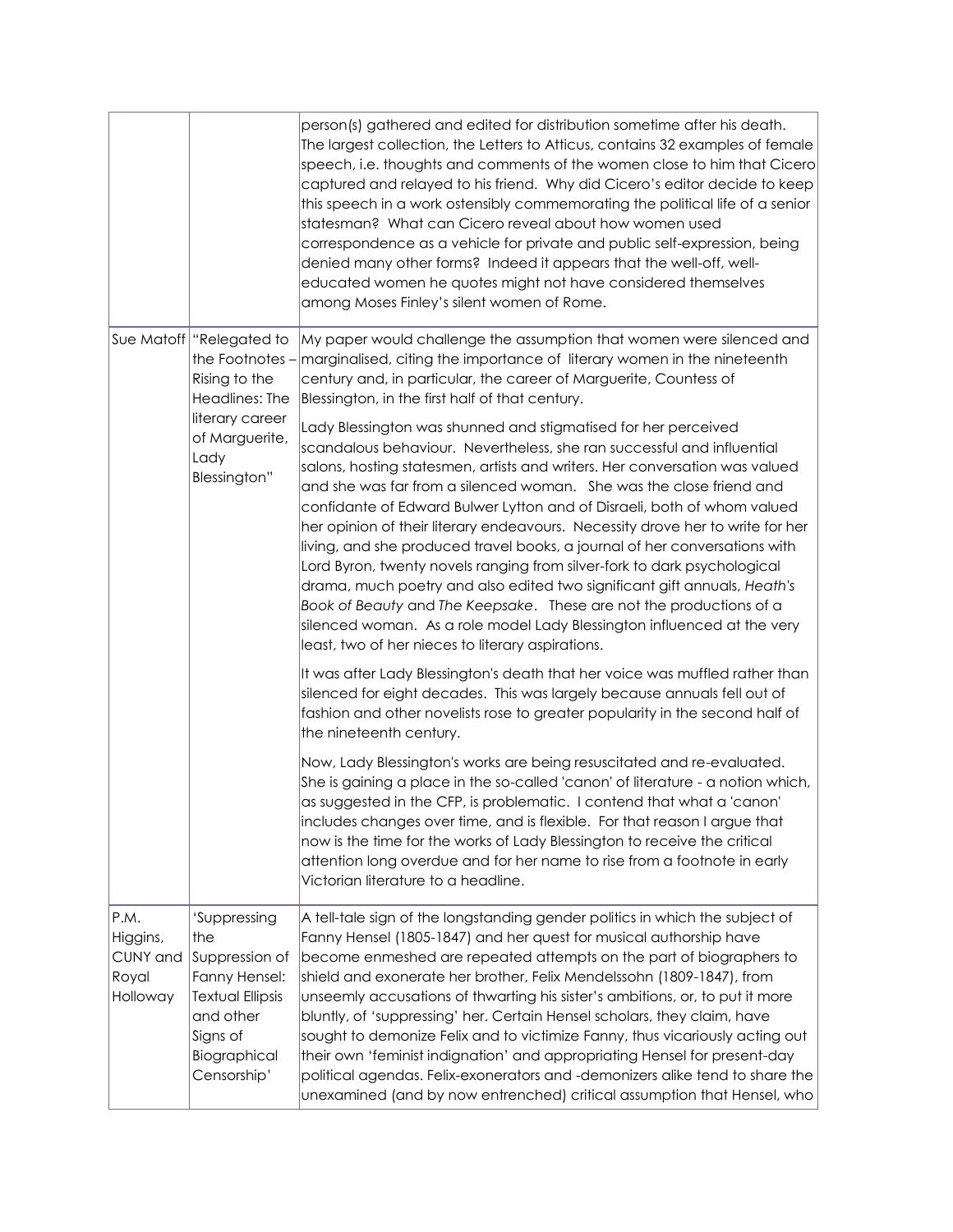| composed some 500 works, was herself 'quite neutral' or 'indifferent' to<br>their publication--a happy dilettante blissfully devoid of inadmissible<br>ambitions.                                                                                                                                                                                                                                                                                                                                                                                                                                                                                                                                                                                                                                                                                                                                                                                                                                                                                                                                                                                                                                                 |  |
|-------------------------------------------------------------------------------------------------------------------------------------------------------------------------------------------------------------------------------------------------------------------------------------------------------------------------------------------------------------------------------------------------------------------------------------------------------------------------------------------------------------------------------------------------------------------------------------------------------------------------------------------------------------------------------------------------------------------------------------------------------------------------------------------------------------------------------------------------------------------------------------------------------------------------------------------------------------------------------------------------------------------------------------------------------------------------------------------------------------------------------------------------------------------------------------------------------------------|--|
| This paper proposes to explore the ongoing critical silence on the part of<br>both Hensel and Mendelssohn scholars with respect to two key documents<br>(among others) bearing directly on Hensel's life and works, both examples<br>of unequivocal posthumous censorship: 1) the suppression from publication,<br>by family members, of epistolary evidence that Mendelssohn sought his<br>mother's collusion in concealing from his sister his whole-hearted<br>disapproval of her quest to publish her music; and 2) the deletion, via<br>ellipsis, from the memoirs of composer Charles Gounod, of evidence<br>asserting Mendelssohn's appropriation and publication under his own name<br>of a number of Hensel's Songs Without Words for solo piano. The extent to<br>which scholars have painstakingly glossed over and dismissed out of hand,<br>when not ignored altogether, the implications of these censored<br>documents for Hensel's biography is quite remarkable, suppressing, as they<br>do, inflammatory evidence both compromising the reputation of a famous<br>brother and cherished public persona, and exposing the transgressive<br>aspirations to authorship of his lesser known sister. |  |
|                                                                                                                                                                                                                                                                                                                                                                                                                                                                                                                                                                                                                                                                                                                                                                                                                                                                                                                                                                                                                                                                                                                                                                                                                   |  |

#### **5. CANON AND OMISSION**

| Alan<br>Coffee,<br>KCL | 'Macaulay,<br>Wollstonecraft<br>and the One<br>Fault Women<br>May Commit<br>with Impunity' | Republican theory is often regarded as being patriarchal and hostile to<br>women. Even in its revived, inclusive contemporary form, non-domination,<br>feminists often ask the question, 'can republicanism be good for women?'<br>And yet, not only is there a long history of women writing within this political<br>tradition, but they have written some of its most significant and innovative<br>work. Nevertheless, their contribution to this field remains almost entirely<br>unseen. From Livy, through Machiavelli and Milton, to the eighteenth<br>century revolutionaries, the accepted canons of republican sources are<br>exclusively male.                                                                                                                                                                                                                                                                                                                                                                              |
|------------------------|--------------------------------------------------------------------------------------------|-----------------------------------------------------------------------------------------------------------------------------------------------------------------------------------------------------------------------------------------------------------------------------------------------------------------------------------------------------------------------------------------------------------------------------------------------------------------------------------------------------------------------------------------------------------------------------------------------------------------------------------------------------------------------------------------------------------------------------------------------------------------------------------------------------------------------------------------------------------------------------------------------------------------------------------------------------------------------------------------------------------------------------------------|
|                        |                                                                                            | A great many women were writing during this revolutionary period across<br>Europe and in America. I focus on two of the most prominent. Catharine<br>Macaulay could plausibly claim to be the greatest of all republican writers.<br>She was highly influential in her own time and may even have first<br>introduced the phrase 'the equal rights of men'. Although her monumental<br>History of England and her Letters on Education stand as exemplary<br>republican treatises, as rigorous and detailed as any, there are no currently<br>widely available published editions, and she remains an obscure figure in<br>intellectual history. Her influence on Mary Wollstonecraft was very<br>profound. While Wollstonecraft is celebrated today for her inspiration to<br>feminists, her achievements as a broad-ranging philosopher and political<br>theorist in her own right have been neglected (I argue elsewhere for their<br>continuing relevance, especially in securing equal freedom for all in diverse<br>populations). |
|                        |                                                                                            | Taken together, Macaulay and Wollstonecraft provide a thorough,                                                                                                                                                                                                                                                                                                                                                                                                                                                                                                                                                                                                                                                                                                                                                                                                                                                                                                                                                                         |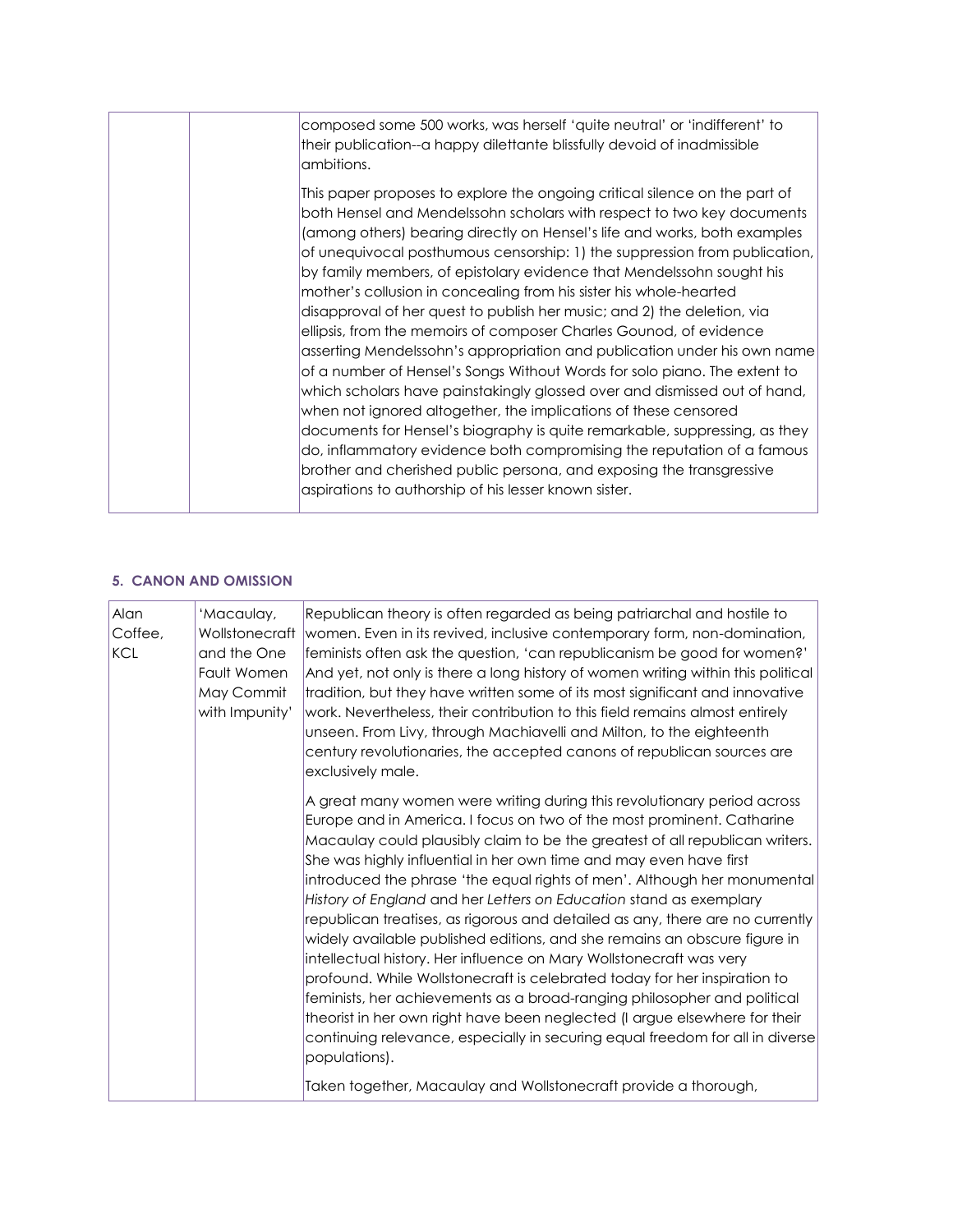|                                              |                                                              | insightful and still relevant blueprint for analysing and remodelling the<br>structural forms of domination that combine to prevent women from<br>acting as free agents and citizens on their own terms. Legal, political and<br>economic dependence on men play their part but their ultimate source of<br>oppression is cultural. Wollstonecraft in particular shows how collaboratively<br>rebuilding social values and practices with men and women both<br>contributing must form the basis of any lasting social and political equality.                                                                                                                                                                                                                                                                                                                                                                                                                                                                                                                                                                                                                                                                                                                                                                                                                                                                                                                                                                                                                                                                                                                                                                                                                                                         |
|----------------------------------------------|--------------------------------------------------------------|--------------------------------------------------------------------------------------------------------------------------------------------------------------------------------------------------------------------------------------------------------------------------------------------------------------------------------------------------------------------------------------------------------------------------------------------------------------------------------------------------------------------------------------------------------------------------------------------------------------------------------------------------------------------------------------------------------------------------------------------------------------------------------------------------------------------------------------------------------------------------------------------------------------------------------------------------------------------------------------------------------------------------------------------------------------------------------------------------------------------------------------------------------------------------------------------------------------------------------------------------------------------------------------------------------------------------------------------------------------------------------------------------------------------------------------------------------------------------------------------------------------------------------------------------------------------------------------------------------------------------------------------------------------------------------------------------------------------------------------------------------------------------------------------------------|
| Julie Watt                                   | Ferrier'                                                     | 'The Unladylike Walter Scott recognised that his friend, the Edinburgh novelist Susan Ferrier,<br>was better at describing social relationships and creating female<br>characters than he was. But, despite the fact that Ferrier has since been<br>dubbed 'the Scottish Austen', Scott's work is still part of the canon while<br>hers remains largely unrecognised. This is partly because she published<br>anonymously - one reason being that it was unacceptable for the<br>daughter of an eminent Edinburgh lawyer to be seen to have a public<br>persona, to be writing 'frivolous' novels, but also because her characters<br>were based on recognisable people alive in the then suffocatingly small<br>city of Edinburgh. Her novels, which have been compared with those of<br>Smollett, are satirical and broadly comic, and explore the themes of<br>nation, history, and the evolution of female consciousness, with sharp views<br>on marriage and female education. However, for a later (Victorian)<br>illustrated edition of her three novels, her publisher, who dealt with her<br>brother rather than her, asked her to revise her work, pointing up moral<br>themes and omitting much of the 'Scotticism' and unladylike broad<br>comedy. Burns and Scott were not obliged to do the same. It is not simply<br>that her novels have been largely ignored since Victorian times, but her<br>views on contemporary womanhood were simultaneously silenced.                                                                                                                                                                                                                                                                                                                          |
| Sara L.<br>Uckelman,<br>Durham<br>University | 'Medieval<br>Women and<br>the<br>Adversariality<br>of Logic' | The underrepresentation of women in contemporary philosophy,<br>particularly in subfields such as logic, has received quite a bit of attention<br>recently, with people interested in both why women are underrepresented<br>and how this underrepresentation can be combatted. The 'why' is of<br>course deeply rooted in the history of how philosophy (and logic)<br>developed as a discipline, but to date there has not been much attention<br>given to looking at this history. In this talk, I look at the question of women's<br>involvement in the study and practice of logic in the Middle Ages, and<br>show that institutional factors of the teaching of logic meant women were<br>often systematically excluded. In addition to this, the study of logic was<br>often seen as explicitly gendered: In the 12 <sup>th</sup> century, Eloise d'Argenteuil<br>complains about Peter Abelard's use of bellicose, military metaphors for<br>argumentation, disputation, and logic. In the 15 <sup>th</sup> C, Christine de Pizan<br>specifically abrogates her claim to 'masculine' rationality by telling her<br>male correspondent "Je ne suis logicienne" (I am not a logician),<br>immediately before she goes on to make use of specifically logical<br>techniques to dismantel her correspondent's position. From this, we can<br>see that the view of logic or reason as a male purview, with the<br>concomittant lack of welcome to women in the field, has extremely deep<br>roots going back centuries. On the one hand, this shows that the task of<br>disrupting this view is perhaps more difficult than one might have hoped,<br>since it is so deeply rooted. On the other hand, looking at the ways in<br>which women interacted with logic or reason in the Middle Ages will |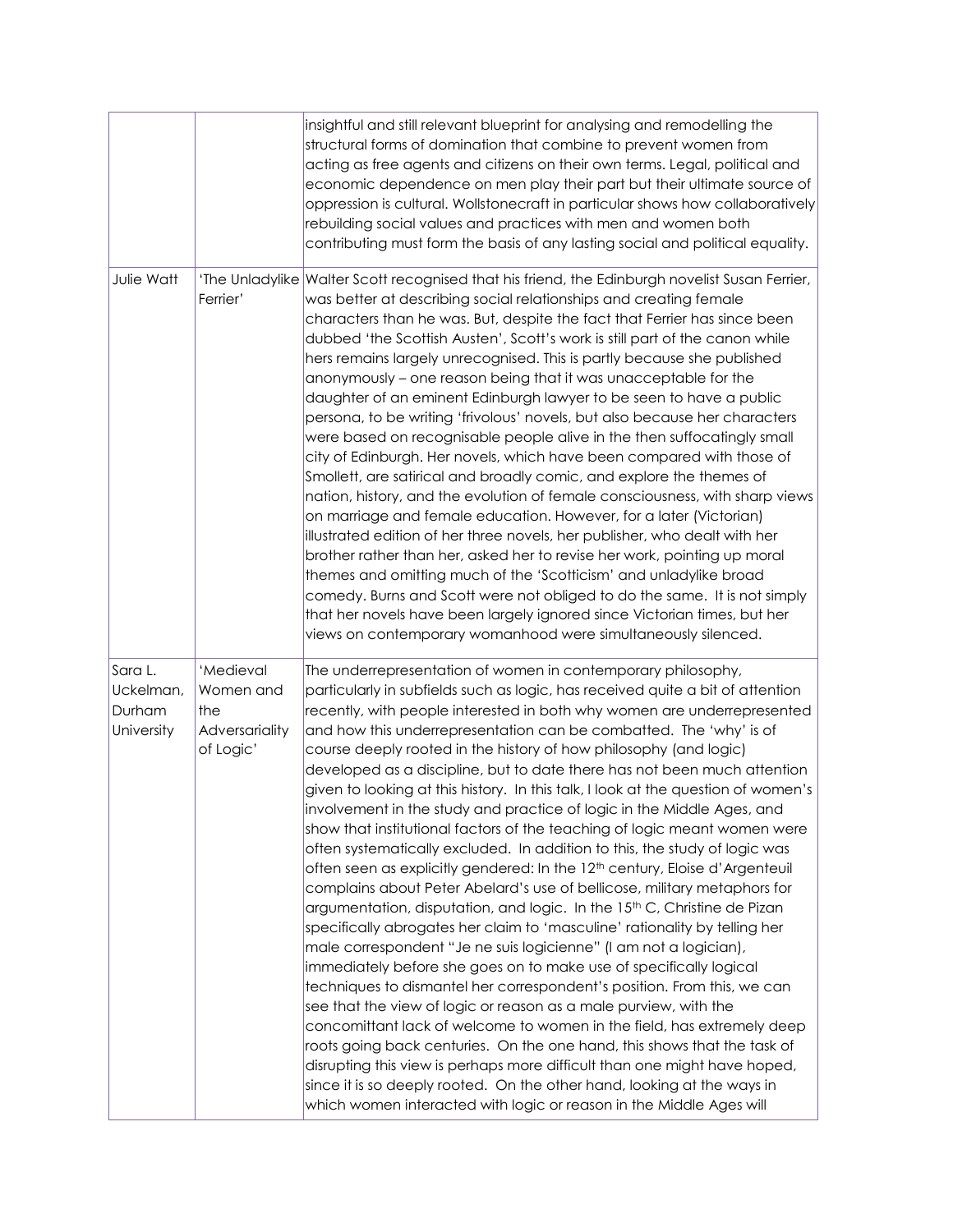| provide us with examples of how, historically, women could exploit and, |
|-------------------------------------------------------------------------|
| when needed, subvert this male-dominated field.                         |
|                                                                         |

#### **6. CREATING A VOICE**

| Kerry Myler                                                 | 'Sexing it up:<br>Post-war<br>women's<br>writing and the<br>escape from<br>sex censorship' | The post-war period in Britain saw a loosening of literary sex censorship;<br>however, for female authors there had to be a careful negotiation of this<br>new territory of representation - their own sex and bodies - not only in<br>terms of what could be written but also what could be written about<br>women by women. The old librarian in Elizabeth Taylor's A View from the<br>Harbour (1947) sees 'no need to be prejudiced against lady novelists'<br>who have 'their own contribution to make. A nice domestic romance.<br>Why ape men?' (2013, p. 38). But what happens when the 'nice<br>domestic romance' is also a sexually explicit domestic romance? How<br>did the post-war cultural and political landscape affect women's ability<br>to write about sex, desire and reproduction?                                                                                                                                                                                                                                                                                                                                                                                                                                                                                                                                                                                                                                                                                                                           |
|-------------------------------------------------------------|--------------------------------------------------------------------------------------------|-----------------------------------------------------------------------------------------------------------------------------------------------------------------------------------------------------------------------------------------------------------------------------------------------------------------------------------------------------------------------------------------------------------------------------------------------------------------------------------------------------------------------------------------------------------------------------------------------------------------------------------------------------------------------------------------------------------------------------------------------------------------------------------------------------------------------------------------------------------------------------------------------------------------------------------------------------------------------------------------------------------------------------------------------------------------------------------------------------------------------------------------------------------------------------------------------------------------------------------------------------------------------------------------------------------------------------------------------------------------------------------------------------------------------------------------------------------------------------------------------------------------------------------|
|                                                             |                                                                                            | This paper argues that the gradual liberalisation of literary and cultural<br>sex censorship between 1945 and 1970 resulted in a major shift in the<br>representation of sex in women's writing. It is, as Nancy Mitford's Fanny<br>comments in The Pursuit of Love (1945), 'our great obsession' (2000, p.<br>18), but it is an obsession that initially remains encased by Victorian<br>sensibilities and represented in terms of shame. In the 1960s, after the<br>watershed events of the Lady Chatterley's Lover trial and the advent of<br>the contraceptive pill, the sexual experiences of women begin to be<br>more fully and explicitly represented in women's fiction. Pregnancy<br>outside of wedlock becomes a major theme and is explored at length in<br>novels like Lynne Reid Banks's The L-Shaped Room (1960) and Margaret<br>Drabble's The Millstone (1965). It is also at this point that the literary<br>landscape alters significantly not only in terms of what experiences<br>women can represent but how they represent those experiences. For<br>instance, in Doris Lessing's The Golden Notebook (1962) the politics of sex<br>and the politics of representation meet in a conscious and critical<br>examination of the 'nature' of female sexuality and its place in print.<br>Towards the end of the post-war period, now essentially free from the<br>constraints of sex censorship, women's 'great obsession' with sex peaks<br>and women writers are able to move the battle out of the bedroom. |
| Gabrielle<br>McNally,<br>Northern<br>Michigan<br>University | 'The Feminist<br>Voice:<br>Women's<br>Autobiographi<br>cal Filmmaking'                     | For decades, filmmakers and scholars working in feminist autobiography<br>have attempted to define their work outside of standardized, patriarchal<br>Improvisation in means. This creates schisms in feminist autobiographical work as the<br>women find themselves as part of the problem while also being<br>marginalized by it. The notion of a specific and unique feminist<br>documentary voice that can be utilized by both Western and non-<br>Western filmmakers remains under-developed. However, scholars working<br>in women's autobiographical theory have not adequately addressed<br>improvisation as a method of feminist praxis. Improvisational studies, a<br>new field of interdisciplinary inquiry, has no academic discourse with<br>nonfiction filmmaking, despite its obvious intersections. Documentary is                                                                                                                                                                                                                                                                                                                                                                                                                                                                                                                                                                                                                                                                                                |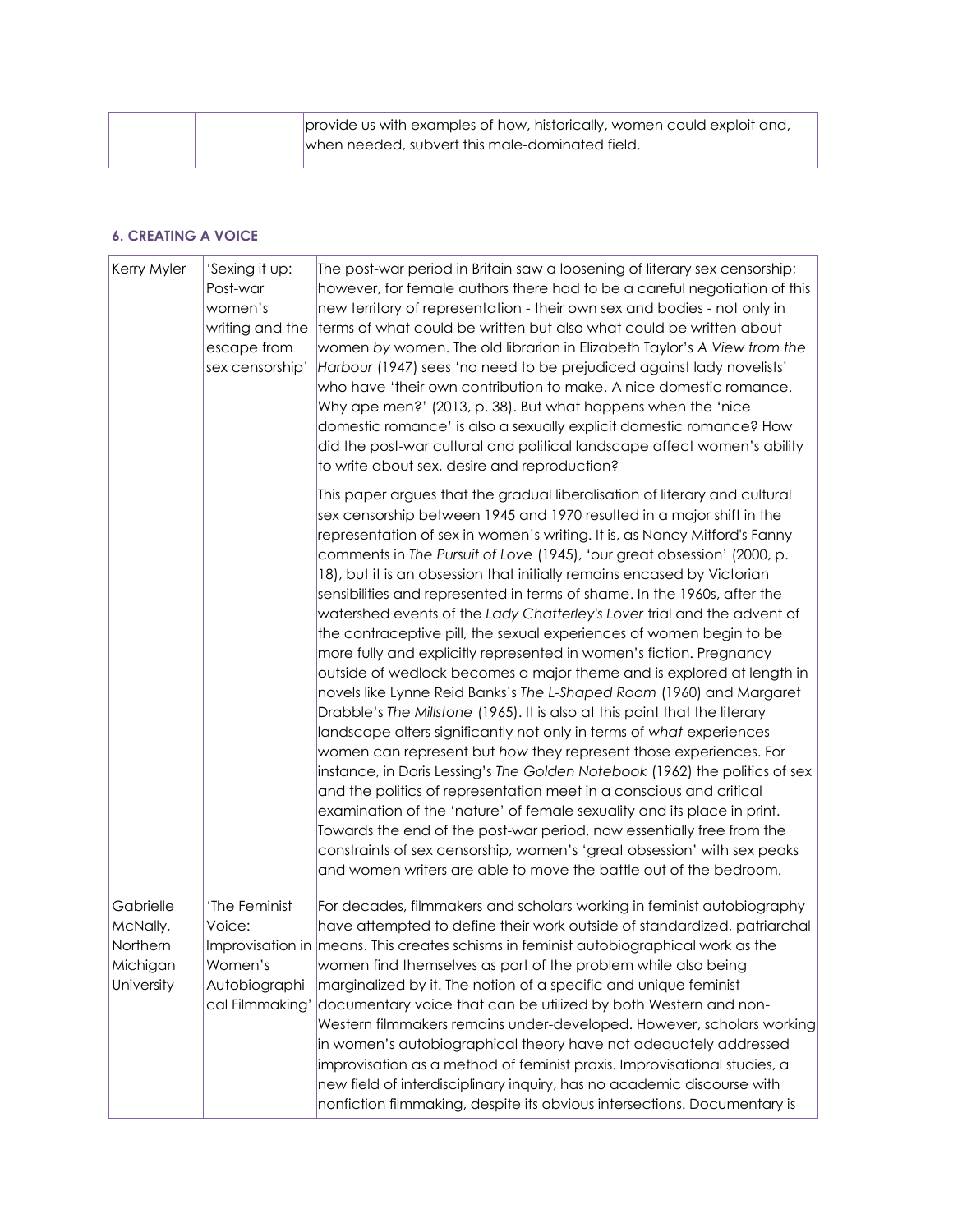|                                             |                                                                                                                              | film's engagement with improvisation.                                                                                                                                                                                                                                                                                                                                                                                                                                                                                                                                                                                                                                                                                                                                                                                                                                                                                                                                                                                        |
|---------------------------------------------|------------------------------------------------------------------------------------------------------------------------------|------------------------------------------------------------------------------------------------------------------------------------------------------------------------------------------------------------------------------------------------------------------------------------------------------------------------------------------------------------------------------------------------------------------------------------------------------------------------------------------------------------------------------------------------------------------------------------------------------------------------------------------------------------------------------------------------------------------------------------------------------------------------------------------------------------------------------------------------------------------------------------------------------------------------------------------------------------------------------------------------------------------------------|
|                                             |                                                                                                                              | This paper discusses the mindful use of improvisational methods in<br>women's autobiographical filmmaking as a means to establish a feminist<br>documentary voice that lies outside of patriarchy and established<br>Western notions of subject. In this paper I will be looking at intersections<br>between improvisational theory and the well-established theories of<br>subjective voice in documentary. I will specifically be applying<br>improvisational theory to the documentary practice of feminist<br>autobiographers. The female subject in self-reflexive documentary is<br>often described as relational and fragmented, working through a<br>process of self-definition. By relating these methods to improvisation - the<br>relinquishing of power in the process and trusting relationships with<br>outside forces, feminist filmmakers can neutralize the patriarchal voice of<br>naming, power, and control, referred to as textual speech by Michel<br>Chion and the documentary voice by Bill Nichols. |
|                                             |                                                                                                                              | The documentation of improvisation as a working method in other<br>feminist art practices is well established. Through experimentation and<br>self-reflection, improvisation can help women discover their own strength<br>and power creating an empowering and cathartic experience. The<br>mode of work is particularly useful for underrepresented and<br>marginalized individuals with great social and political possibilities already<br>visible in other art forms. These methods could also be applied to filmic<br>forms of self-representation. I argue that by establishing connections<br>between documentary and improvisation and focusing on work created<br>by non-Western female autobiographers, a new possibility for female<br>subjectivities can evolve that exist outside of the control of Western,<br>patriarchal establishments, one in which non-Western female<br>autobiographers can develop their own voices.                                                                                   |
|                                             |                                                                                                                              | As Audre Lorde states, we can locate revolutionary change in identifying<br>"that piece of the oppressor which is planted deep within each of us"<br>(Audre Lorde, Sister Outsider: Essays and Speeches by Audre Lorde,<br>Berkeley: Crossing Press, 1984, 2007, 123) improvisation theory and the<br>feminist autobiographical film subject, women finally have the means to<br>resist assimilation into conventional modes of documentary storytelling<br>By developing a dialogue between improvisation theory and the feminist<br>autobiographical film subject, women finally have the means to resist<br>assimilation into conventional modes of documentary storytelling.                                                                                                                                                                                                                                                                                                                                             |
| Majeed<br>Midhin,<br>University of<br>Essex | 'The Dilemma<br>of Women<br>Playwrights in<br>Contemporary<br><b>British Theatre:</b><br>A Close<br>Reading in<br>Timberlake | Undoubtedly, Contemporary British Theatre passed through different<br>stages of developments following John Osborne's Look Back in Anger<br>(1956), which ushered in a new period of important playwriting. The social<br>and political changes, together with the technological advances have<br>left their imprint on British theatre. Motivated by new ideologies, from<br>Marxism to feminism, playwrights take on their shoulders the task of<br>political and cultural change. Their efforts had crowned by the abolition<br>of state censorship of theatre in 1968.                                                                                                                                                                                                                                                                                                                                                                                                                                                   |
|                                             | Wertenbaker's<br>Plays'                                                                                                      | However, the change of democratization of British society was male-<br>dominated playwrights. One of the reasons for the absence of women                                                                                                                                                                                                                                                                                                                                                                                                                                                                                                                                                                                                                                                                                                                                                                                                                                                                                    |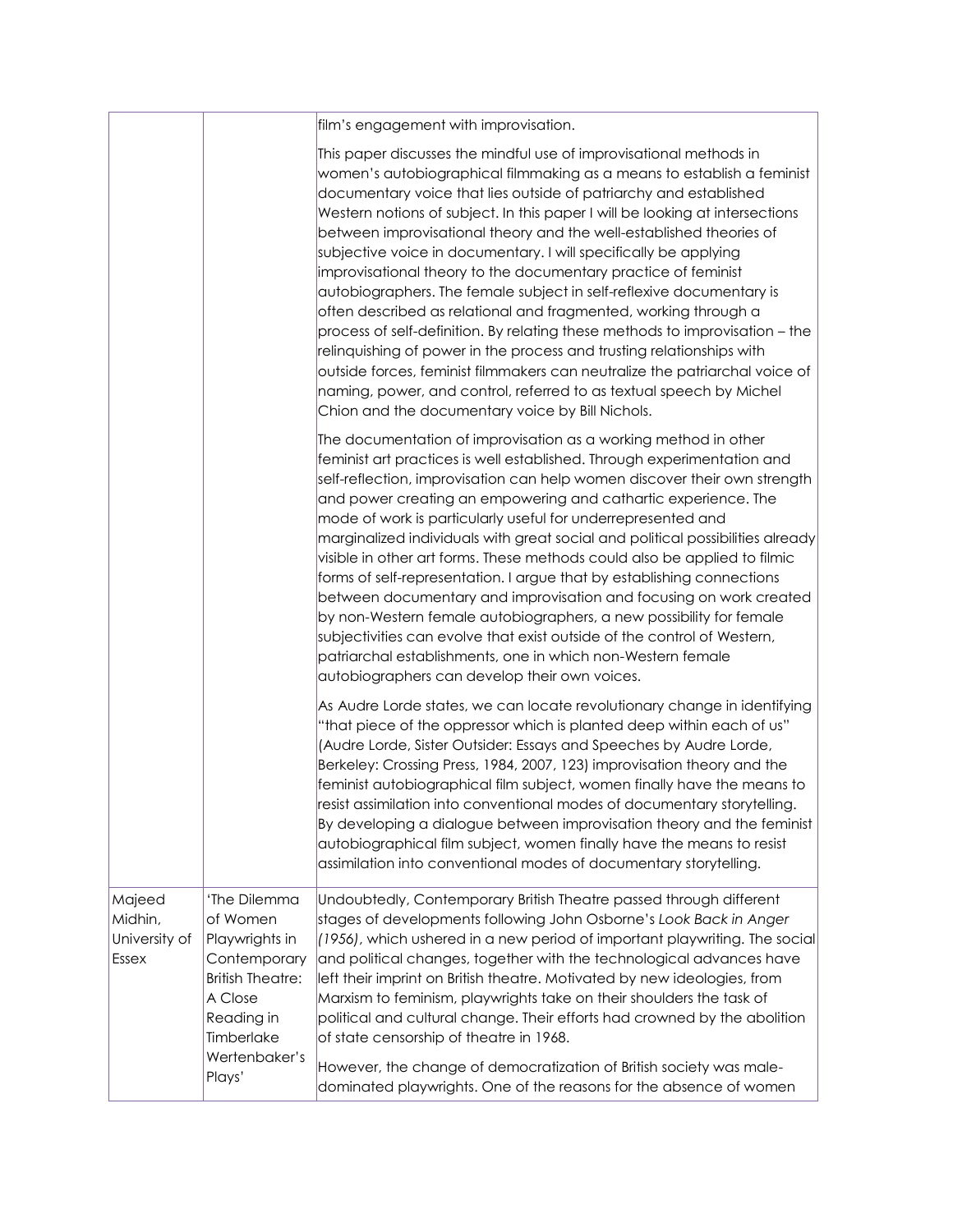| playwrights during 1960s has ascribed to the cultural climate of British<br>society which made women avoid drama as a social art, requiring the<br>strength and personal acerbity necessary for sustaining one's views in a<br>public arena. Moreover, the playwright has to battle with producer,<br>director and actors for her plays to see the light.                                                                                                                                                                                           |
|-----------------------------------------------------------------------------------------------------------------------------------------------------------------------------------------------------------------------------------------------------------------------------------------------------------------------------------------------------------------------------------------------------------------------------------------------------------------------------------------------------------------------------------------------------|
| In addition to the cultural factors, the internal censorship imposed by the<br>governing boards of subsidised institutions together with 'market pressure'<br>restrict women playwright from active role in the literary scene.                                                                                                                                                                                                                                                                                                                     |
| The present paper is an attempt to trace the dilemmas of playwrights in<br>contemporary British theatre in general and women playwrights in<br>particular. I am going to deal with Timberlake Wertenbaker as an<br>example to see the most important dilemma faced women playwrights<br>during the last forty decades.                                                                                                                                                                                                                              |
| The rise of female or women-centred companies, such as the Women's<br>Theatre Group (est. 1973) offered increased opportunities for female<br>playwrights. Wertenbaker has emphasised how important it was to have<br>female role models. Those models are not exclusive to historical but<br>contemporary ones. She takes women figures such as Caryl Churchill and<br>Louise Page as potential encouragement for other women playwrights to<br>go on. So, the 1980s saw the explosion for women playwrights which<br>continue to the present day. |
| Wertenbaker's Case to Answer (1980) and Our Country's Good (1988) will<br>be tackled to show how the dilemma of women playwrights is<br>represented.                                                                                                                                                                                                                                                                                                                                                                                                |

#### **7. FINDING A VOICE**

| Ana              | 'The pernicious            | argue that the phenomenon of succumbing to stereotype threat (ST) is          |
|------------------|----------------------------|-------------------------------------------------------------------------------|
| <b>Barandala</b> | silencing of               | aptly captured by the notion of alienation. To do so, I borrow the main       |
|                  | stereotype                 | structure of Marx's notion of alienation, and integrate it with the norm for  |
|                  | threat, or how             | belief I derive from Korsgaard's work on epistemic agency. This               |
|                  | following the              | contributes to philosophers' efforts to identify the normative dimensions of  |
|                  | norm for belief            | ST, but instead of focusing on the consequences of succumbing to ST, as       |
|                  | can lead to<br>alienation' | most commentators have, I focus on succumbing to ST in itself.                |
|                  |                            | Korsgaard argues that the job of doxastic deliberation is to create one's     |
|                  |                            | unified conception of the world. I argue that if her view is right, then the  |
|                  |                            | norm for belief requires that one's beliefs contribute to that unity.         |
|                  |                            | You determine the unity of your conception of the world through a             |
|                  |                            | method of reflective equilibrium that involves new prospective beliefs,       |
|                  |                            | and existing ones. But not all beliefs or prospective beliefs weigh the       |
|                  |                            | same in this exercise: the greater their authority, the greater their weight. |
|                  |                            | Major contributing elements to the authority of a belief is the authority of  |
|                  |                            | lits source, and how much support they receive from other beliefs. Since      |
|                  |                            | stereotypes are mostly 'acquired' though one's environment, they are          |
|                  |                            | bound to be held by authoritative figures, and they are bound to be           |
|                  |                            | multiply supported. Hence they are bound to have great weight in the          |
|                  |                            |                                                                               |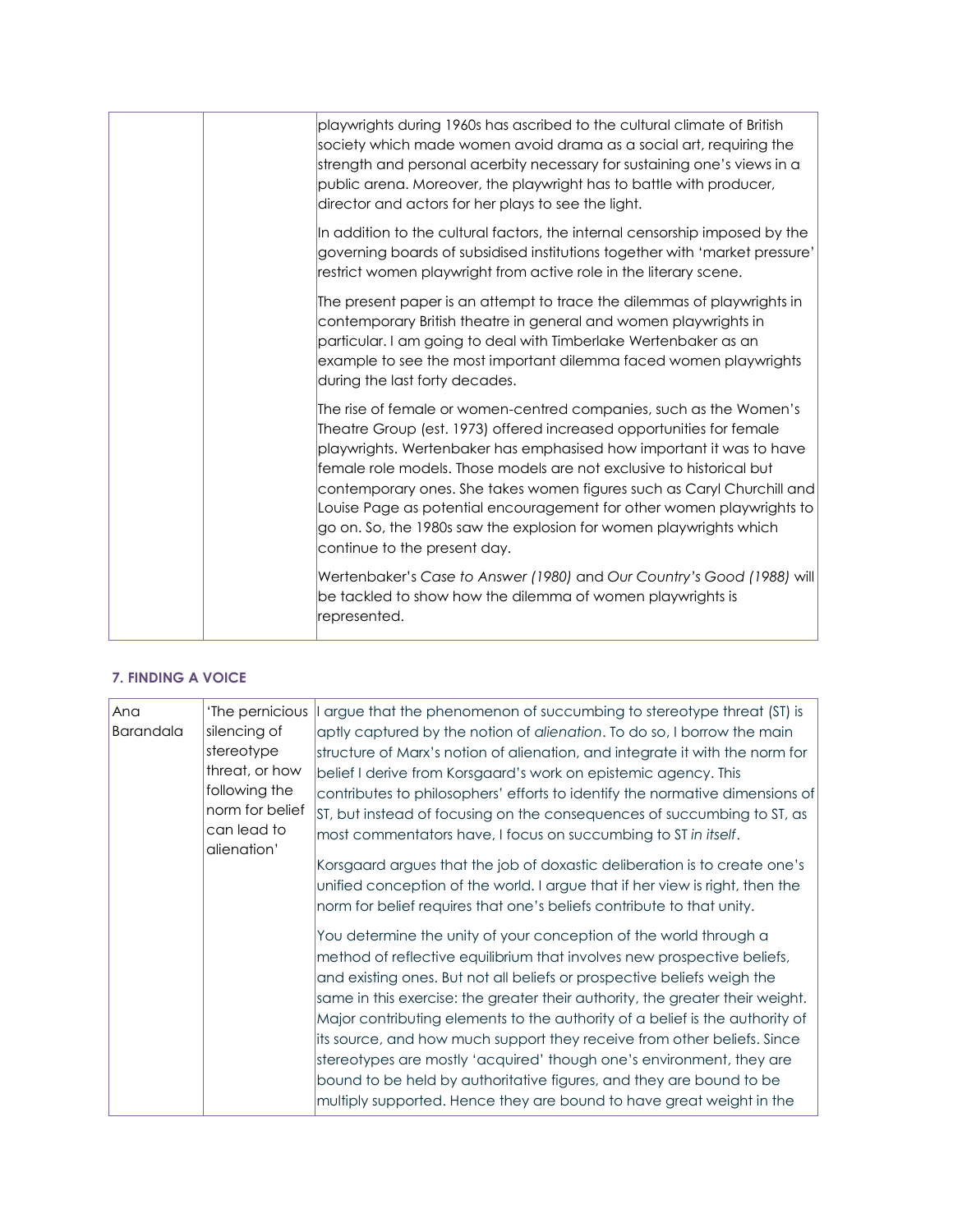|                   |                                                                                  | exercise of reflective equilibrium. And so following the norm for belief<br>might lead you to succumb to ST, to believe that the stereotype is true of<br>you. When the stereotype includes the belief that you are epistemically<br>incompetent, that means that following the norm for belief might lead<br>you to the belief that you are epistemically incompetent.                                                                                                                                                                                                                                                                                                                                                                                                                                                                                                                                                                                                                                                                                                                                                                                                                                                                                               |
|-------------------|----------------------------------------------------------------------------------|-----------------------------------------------------------------------------------------------------------------------------------------------------------------------------------------------------------------------------------------------------------------------------------------------------------------------------------------------------------------------------------------------------------------------------------------------------------------------------------------------------------------------------------------------------------------------------------------------------------------------------------------------------------------------------------------------------------------------------------------------------------------------------------------------------------------------------------------------------------------------------------------------------------------------------------------------------------------------------------------------------------------------------------------------------------------------------------------------------------------------------------------------------------------------------------------------------------------------------------------------------------------------|
|                   |                                                                                  | The main structure of Marx's notion of alienation is the idea of the agent's<br>detachment from her own nature. I argue that on Korsgaard's account,<br>your nature consists of your being authoritative to yourself. This authority is<br>exercised by following the norms of belief and of action. Detaching<br>yourself from your own nature, on this picture, will involve detaching<br>yourself from your authority to yourself through your authority to yourself.<br>This is exactly what succumbing to ST, and thus coming to believe that<br>you are epistemically incompetent, is: you use your authority to yourself<br>to deliver beliefs through the norm for belief, but the content of those<br>beliefs undermine your own authority to yourself.                                                                                                                                                                                                                                                                                                                                                                                                                                                                                                      |
|                   |                                                                                  | Almost by definition, if your epistemic authority is undermined by yourself,<br>you will lack confidence in your epistemic competence. And that will<br>tend to silence you. If so, then succumbing to ST silences the individual in<br>a particular pernicious way: by posing the agent against herself.                                                                                                                                                                                                                                                                                                                                                                                                                                                                                                                                                                                                                                                                                                                                                                                                                                                                                                                                                             |
| Mauro Di<br>Lullo | 'Gillian Rose<br>and Maurice<br>Blanchot: an<br>answer to<br>silencing<br>women' | This paper will discuss Gillian Rose Mourning Becomes the Law: Philosophy<br>and Representation with particular regard to her essay and highly critical<br>meditations on Maurice Blanchot. The discussion will develop through a<br>comparative reading of one of Blanchot's most relevant early texts: Le<br>Tres-Haut, The Most High (1948). In Mourning Becomes the Law, Gillian<br>Rose wants to take us beyond a certain philosophical, political and<br>ethical stalemate of post-modernism. She is arguing that the post-<br>modern search for a 'new ethics' philosophy, politics and maybe religion<br>are incoherent for a debate on power and domination, transcendence<br>and eternity.                                                                                                                                                                                                                                                                                                                                                                                                                                                                                                                                                                  |
|                   |                                                                                  | Yet, through a reading of Le Tres-Haut, The Most High, this paper will<br>show the relevance in any feminist debate on silencing, of Rose's work<br>on Blanchot and more particularly on a 'male orientated' philosophy. The<br>Most High was written in1948, the same year as Albert Camus's The<br>Plague and George Orwell's Nineteen Eighty-Four. 1948 was a 'particular'<br>time in European and Western history. The Second World War was ended<br>in 1945, the Americans liberated Europe bringing with them 'authentic<br>sense of freedom and democracy'. At the same time, the entire West<br>was beginning to become highly suspicious of the 'Communist danger<br>and the possible plague it represented'. The Hegelian 'end of history' was<br>now triumphant. The narrator in the récit is a young 25 years old male and<br>the role given to women in The Most High, is highly enigmatic, with all of<br>the female charcaters usually representing troubling figures from the<br>Greek mythology. It will be through this attempt of writing a 'political<br>story' where male figures are highly protagonist, that Rose's essay will be<br>commented and explained as an answer to any attempt of silencing<br>women through a misuse of philosophy. |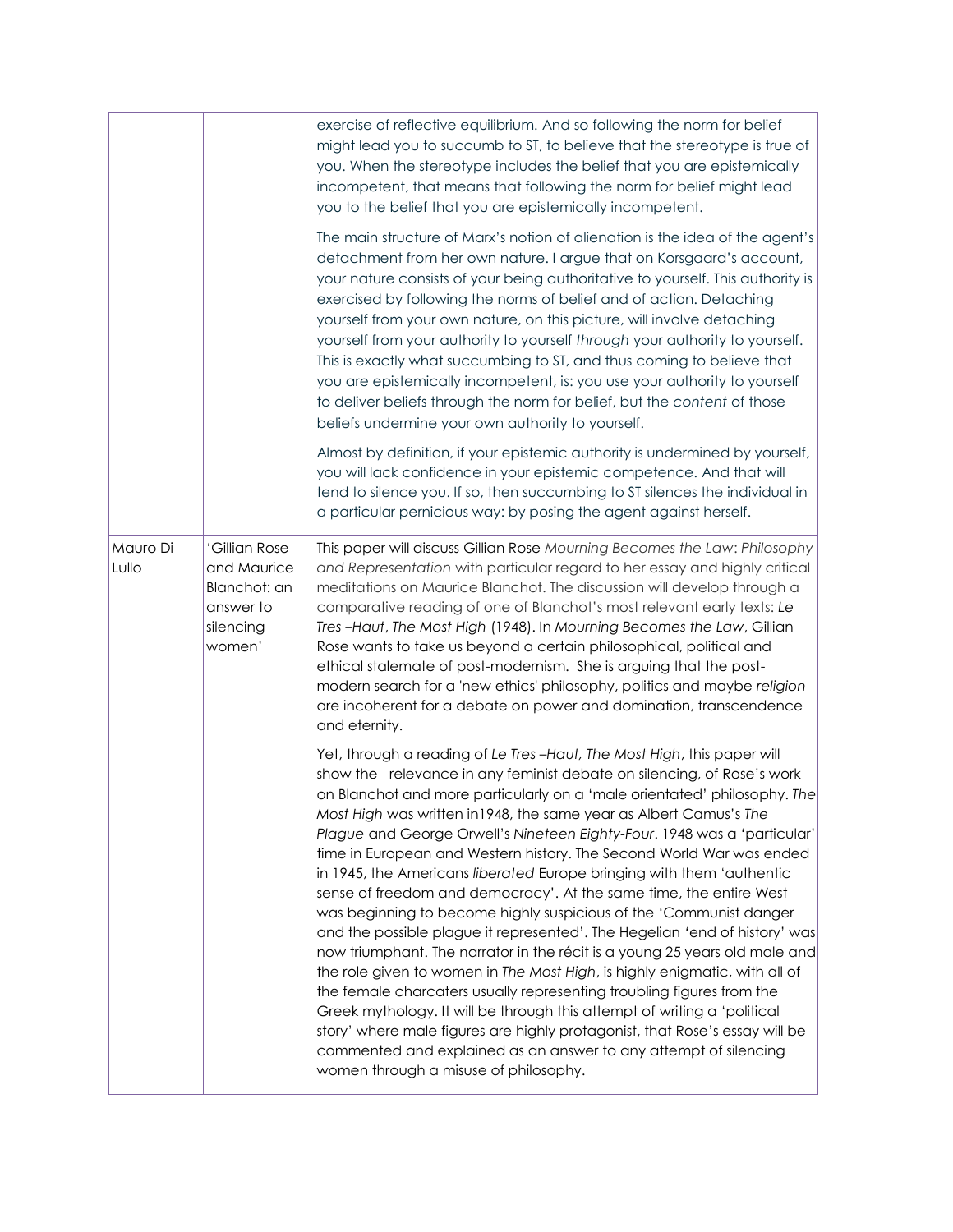| Sharihan Al-<br>Akhras | 'The Voice of<br>Women is a<br>Shameful<br>Thing':<br><b>Between</b><br>Religious<br>Dialogue and<br>where does<br>Arab Feminism<br>Stand? | Whenever a critical discussion of the many challenges Arab women face<br>is initiated, it is quickly made apparent that such discussions become<br>hindered by supposedly religious, cultural even political restrictions.<br>Constantly we hear the obstructive narrative that the situation of women<br>in the Arab world is 'different' and 'tricky' as it merges with religious,<br>political and cultural complexities; therefore, we must approach the<br>feminist dialogue 'carefully' and 'considerably'. This paper proposes that<br>Political Reform by silencing the movement of feminism in the Arab world, due to cultural<br>or even religious sensitivities, the battle towards equality becomes even<br>more challenging and the victims of gender inequality continue to<br>lincrease.                                                                                                                                                                                                                                                                                                 |
|------------------------|--------------------------------------------------------------------------------------------------------------------------------------------|---------------------------------------------------------------------------------------------------------------------------------------------------------------------------------------------------------------------------------------------------------------------------------------------------------------------------------------------------------------------------------------------------------------------------------------------------------------------------------------------------------------------------------------------------------------------------------------------------------------------------------------------------------------------------------------------------------------------------------------------------------------------------------------------------------------------------------------------------------------------------------------------------------------------------------------------------------------------------------------------------------------------------------------------------------------------------------------------------------|
|                        |                                                                                                                                            | While Arab feminism (or 'Nasawiya' as most Arab feminist prefer to call it)<br>is on the rise, the discussion of what makes an Arab female identity<br>becomes even more complex, and often the word 'choice' becomes'<br>surprisingly problematic when associated with an Arab woman. As Arab<br>feminists begin to finally address such complexities, a mixture of<br>unsupportive civil laws and ideologies of religious extremism constantly<br>silence them. Furthermore, they have been recently pointing out that, in<br>few instances, they are unfortunately silenced by what they identified as<br>'Western liberal feminism' as it found in critiquing gender issues in the Arab<br>world an attack on Arab culture and heritage. Therefore, this paper aims<br>to convey the varying views and voices of Arab feminists (who embody<br>multiple identities and defy the single prototype of an oppressed woman)<br>in contemplating the question how to best reconcile feminism with Arab<br>society, eventually concluding that what is 'offensive' is not dialogue but<br>the lack of it. |

#### **8. CREATIVE PRACTICES**

| Maggie<br>O'Neill,<br>Durham                      | 'Women,<br>Walking, Arts<br><b>Based</b><br>Research and<br>the Production<br>of Knowledge' | This paper will draw on a long history of walking and arts based research<br>and will share research recently conducted in Vancouver, walking with<br>the missing women's memorial walk.                                                                                                                                                                                                                                                                                                                                                                                                                                                                                                                                                                                                                                                                                                                                                                                              |
|---------------------------------------------------|---------------------------------------------------------------------------------------------|---------------------------------------------------------------------------------------------------------------------------------------------------------------------------------------------------------------------------------------------------------------------------------------------------------------------------------------------------------------------------------------------------------------------------------------------------------------------------------------------------------------------------------------------------------------------------------------------------------------------------------------------------------------------------------------------------------------------------------------------------------------------------------------------------------------------------------------------------------------------------------------------------------------------------------------------------------------------------------------|
| Kathy<br>D'Arcy,<br>University<br>College<br>Cork | Irish Women's<br>Poetry: an<br>experiment in<br>creative<br>knowledge<br>texts'             | 'Re-Articulating  I'm an Irish poet with two published collections. Having studied Irish<br>women's literature along with other academic subjects including<br>medicine and women's studies for many years, I feel ever more strongly<br>that the structures of academic 'knowledge writing' are inherently<br>patriarchal and not suitable for gender balanced knowledge<br>transmission. I've also grown increasingly frustrated with the continuing<br>under-representation of women in Irish poetry (for example, Poetry<br>Ireland's recent Arts Council-funded anthology of 'sports poetry' with<br>contributions from 90 men and 16 women), and how the future of Irish<br>women's poetry seems inevitably mired in its half-forgotten, fragmented<br>past.<br>My Creative Writing PhD (generously supported by the Irish Research<br>Council) seeks to experiment with feminist poetry as a new form of<br>knowledge text, and I have been working on long-form heteroglossic |